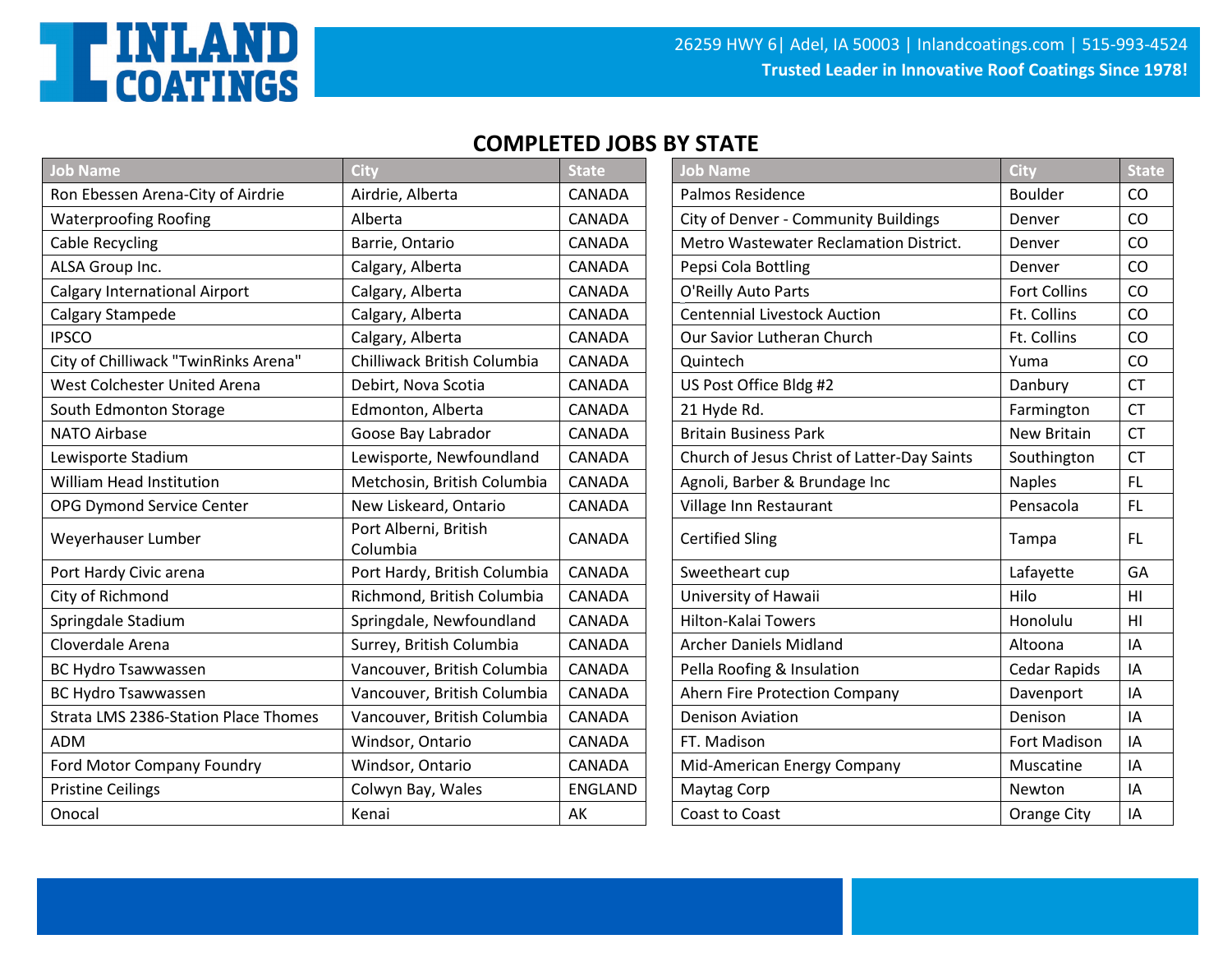

| <b>Job Name</b>                        | City                 | <b>State</b>  | <b>Job Name</b>                                              | City                     | <b>State</b> |
|----------------------------------------|----------------------|---------------|--------------------------------------------------------------|--------------------------|--------------|
| <b>Bannock County</b>                  | Pocatello            | ID            | Vantage Point Apts                                           | Wellington               | <b>KS</b>    |
| O'Reilly Auto Parts                    | Post Falls           | ID            | Wichita Dog Trac                                             | Wichita Falls            | <b>KS</b>    |
| <b>Burrus Seed Farm</b>                | Arenzville           | IL            | White Hydraulics                                             | Hopkinsville             | KY           |
| 5665 W. 73rd St                        | <b>Bedford Park</b>  | $\mathsf{II}$ | McMinnville Municipal Airport                                | McMinnville              | KY           |
| Walgreens /Bridgeview                  | <b>Bridgeview</b>    | IL            | <b>Broken Oaks Office Park</b>                               | Lafayette                | LA           |
| Huisinga Grain Company                 | Casey                | IL            | <b>Superior Resources</b>                                    | Lafayette                | LA           |
| Mellish & Murray Co. Inc.              | Chicago              | IL            | <b>Embassy Suites</b>                                        | New Orleans              | LA           |
| Central Illinois Warehouse Complex     | Clinton              | IL            | <b>Urban South Brewery</b>                                   | New Orleans              | LA           |
| Barraco's Pizza-Crestwood              | Crestwood            | IL            | Intercontinental Realty Management - t1270<br>Soldiers Field | Boston                   | MA           |
| Reveal                                 | Naperville           | IL            | Johnson Electric                                             | Bourne                   | MA           |
| <b>RAH Equipment</b>                   | Round Lake Park      | IL            | Conlon Moving & Storage                                      | Seekonk                  | MA           |
| <b>Magness Animal Hospital</b>         | South Chicago        | IL            | The White House Communications Center                        | Andrew Air<br>Force Base | <b>MD</b>    |
| Spring Valley Grain Co                 | <b>Spring Valley</b> | IL            | Fireside Inn                                                 | Bangor                   | <b>ME</b>    |
| <b>Trace Ambulance Service</b>         | <b>Tinley Park</b>   | IL            | Cross Creek Self Storage                                     | Holland                  | MI           |
| O'Malley Building                      | Willowbrook          | IL            | <b>TACOM-US Army Detroit Arsenal</b>                         | Warren                   | MI           |
| Railroad Salvage                       | <b>Fort Scott</b>    | <b>KS</b>     | <b>Hormel Foods</b>                                          | Austin                   | <b>MN</b>    |
| Ft. Riley, Building Q 1942             | <b>Ft Riley</b>      | <b>KS</b>     | Friends of Animals Humane Society                            | Cloquet                  | <b>MN</b>    |
| <b>Dick Edwards Ford</b>               | Junction City        | <b>KS</b>     | City of Duluth/West Duluth Toolehouse                        | Duluth                   | <b>MN</b>    |
| Ft. Riley Army Base                    | Junction City        | <b>KS</b>     | 3M                                                           | Minneapolis              | <b>MN</b>    |
| American Rare Coin                     | Kansas City          | KS            | <b>Northwest Airlines</b>                                    | Minneapolis              | <b>MN</b>    |
| Kenton Brothers Systems For Securities | <b>Kansas City</b>   | <b>KS</b>     | <b>Teen Challenge</b>                                        | Rochester                | <b>MN</b>    |
| 8005 110thSouth Section                | Leawood              | <b>KS</b>     | Toro Co                                                      | Windom                   | MN           |
| Golden Pie Boy                         | <b>Overland Park</b> | <b>KS</b>     | <b>Tree House Condos</b>                                     | Branson                  | <b>MO</b>    |
| MSA Properties(Adams Global Comm)      | <b>Overland Park</b> | <b>KS</b>     | Big O' Tire Store                                            | Columbia                 | <b>MO</b>    |

| <b>Job Name</b>                                              | City               | <b>State</b>   |
|--------------------------------------------------------------|--------------------|----------------|
| Vantage Point Apts                                           | Wellington         | KS             |
| Wichita Dog Trac                                             | Wichita Falls      | <b>KS</b>      |
| White Hydraulics                                             | Hopkinsville       | KY             |
| McMinnville Municipal Airport                                | McMinnville        | KY             |
| <b>Broken Oaks Office Park</b>                               | Lafayette          | LA             |
| <b>Superior Resources</b>                                    | Lafayette          | LА             |
| <b>Embassy Suites</b>                                        | <b>New Orleans</b> | LA             |
| Urban South Brewery                                          | <b>New Orleans</b> | LA             |
| Intercontinental Realty Management - t1270<br>Soldiers Field | <b>Boston</b>      | <b>MA</b>      |
| Johnson Electric                                             | <b>Bourne</b>      | MA             |
| <b>Conlon Moving &amp; Storage</b>                           | Seekonk            | MA             |
| The White House Communications Center                        | <b>Andrew Air</b>  | <b>MD</b>      |
|                                                              | <b>Force Base</b>  |                |
| Fireside Inn                                                 | Bangor             | <b>MF</b>      |
| Cross Creek Self Storage                                     | Holland            | MI             |
| <b>TACOM-US Army Detroit Arsenal</b>                         | Warren             | MI             |
| <b>Hormel Foods</b>                                          | Austin             | <b>MN</b>      |
| Friends of Animals Humane Society                            | Cloquet            | <b>MN</b>      |
| City of Duluth/West Duluth Toolehouse                        | Duluth             | <b>MN</b>      |
| 3M                                                           | Minneapolis        | <b>MN</b>      |
| <b>Northwest Airlines</b>                                    | Minneapolis        | <b>MN</b>      |
| <b>Teen Challenge</b>                                        | Rochester          | <b>MN</b>      |
| Toro Co                                                      | Windom             | <b>MN</b>      |
| <b>Tree House Condos</b>                                     | <b>Branson</b>     | <b>MO</b>      |
| Big O' Tire Store                                            | Columbia           | M <sub>O</sub> |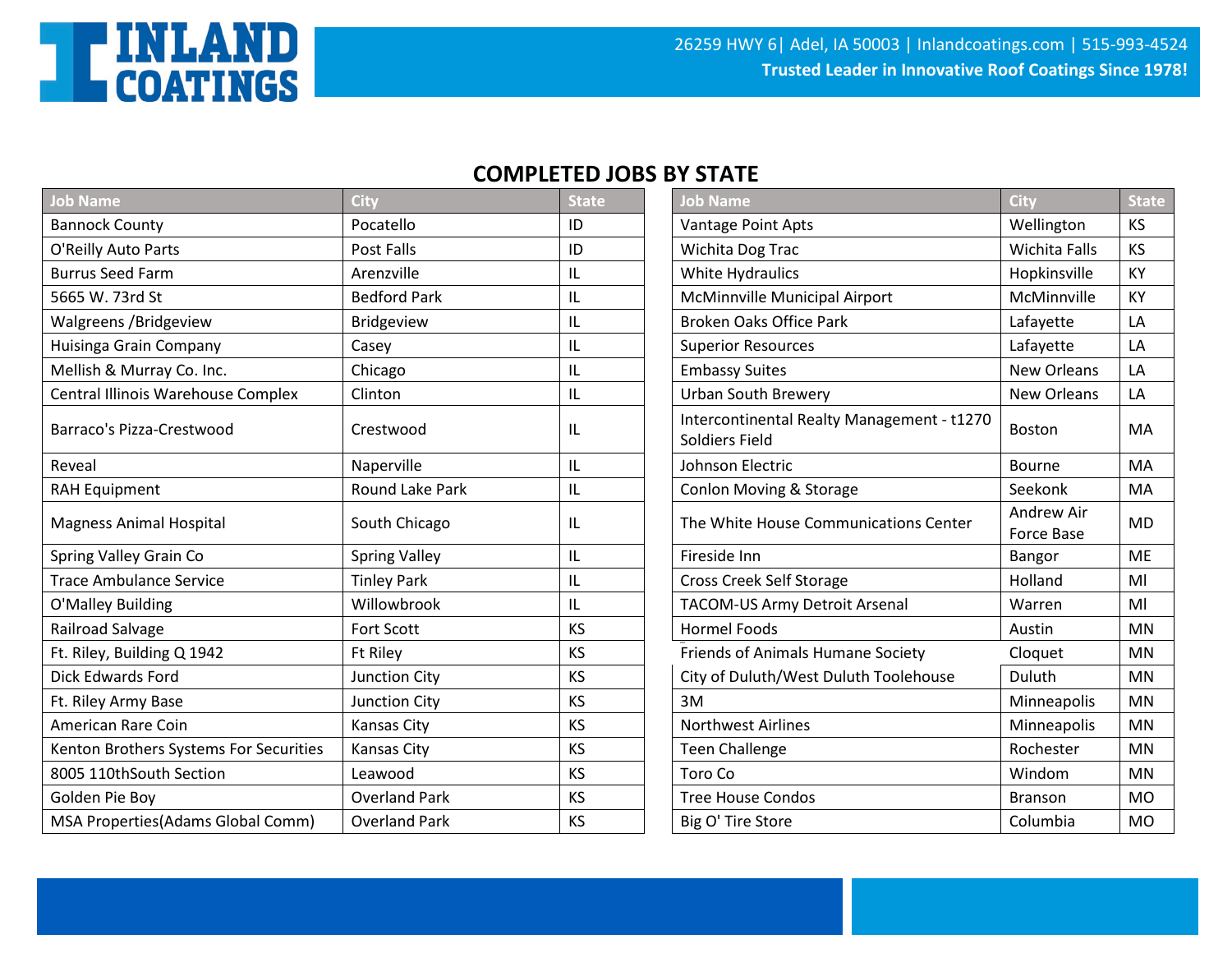

| <b>Job Name</b>                         | <b>City</b>            | <b>State</b> | <b>Job Name</b>                              | City           | <b>State</b> |
|-----------------------------------------|------------------------|--------------|----------------------------------------------|----------------|--------------|
| <b>Boone County Fairgrounds</b>         | Columbia               | <b>MO</b>    | ZOETIS-Lab Animal #1                         | Lincoln        | <b>NE</b>    |
| Columbia, MO Regional Airport           | Columbia               | <b>MO</b>    | Old Walgreens                                | Omaha          | <b>NE</b>    |
| John McAfee Building                    | Columbia               | <b>MO</b>    | <b>Omaha Public Schools</b>                  | Omaha          | <b>NE</b>    |
| <b>West Platte School District</b>      | Ewston                 | <b>MO</b>    | <b>Werner Enterprises</b>                    | Omaha          | <b>NE</b>    |
| Ft. Leonard Wood Fire Station, Bldg 580 | Ft. Leonard Wood       | <b>MO</b>    | <b>Werner Enterprises</b>                    | Omaha          | <b>NE</b>    |
| Joplin R-VIII School District           | Joplin                 | <b>MO</b>    | <b>Werner Enterprises - Construction OFC</b> | Omaha          | <b>NE</b>    |
| Meeks Lumber                            | Mexico                 | <b>MO</b>    | Werner Enterprises - Museum North half       | Omaha          | <b>NE</b>    |
| Thomas Hill Power Plant                 | Moberly                | <b>MO</b>    | <b>Sarpy County Public Works</b>             | Papillion      | <b>NE</b>    |
| Neosho R-5 School District              | Neosho                 | <b>MO</b>    | <b>Valmont Guard Shack</b>                   | Valley         | <b>NE</b>    |
| <b>Tyson Foods</b>                      | Noel                   | <b>MO</b>    | Iron Mountain Storage                        | Freehold       | <b>NJ</b>    |
| <b>Bill Beal Company</b>                | Springfield            | <b>MO</b>    | <b>Hampton Farms</b>                         | Portales       | <b>NM</b>    |
| <b>Bill Beal Company II</b>             | Springfield            | <b>MO</b>    | <b>Whiting Door Manufacturing</b>            | Akron          | <b>NY</b>    |
| Catalpa                                 | Springfield            | <b>MO</b>    | <b>Whiting Door Manufacturing</b>            | Akron          | <b>NY</b>    |
| JQH Springfield Courthouse              | Springfield            | <b>MO</b>    | 1 Peace Bridge Plaza                         | <b>Buffalo</b> | <b>NY</b>    |
| <b>Belt Bowl</b>                        | St. Joseph             | <b>MO</b>    | Cameron                                      | <b>Buffalo</b> | <b>NY</b>    |
| City of Vandalia                        | Vandalia               | <b>MO</b>    | Concept International Transportation Inc.    | <b>Buffalo</b> | <b>NY</b>    |
| Tamko Engineering & Construction        | Webb City              | <b>MO</b>    | <b>Southern Meadows</b>                      | Cheektowaga    | <b>NY</b>    |
| AmSouth Bank                            | Laurel                 | <b>MS</b>    | DSD Inc.                                     | Corfu          | <b>NY</b>    |
| Margaret Leary School                   | <b>Butte</b>           | MT           | Chavrusa                                     | Huntington     | <b>NY</b>    |
| <b>Great Falls Municipal Airport</b>    | <b>Great Falls</b>     | MT           | Town of Lancaster - Police Firing Range      | Lancaster      | <b>NY</b>    |
| <b>Carteret School District</b>         | <b>Cartaret County</b> | <b>NC</b>    | Greco Residence                              | Old Westbury   | <b>NY</b>    |
| Durham County Fleet Maintenance Bldg.   | Durham                 | <b>NC</b>    | Callendrello Apts.                           | Ossining       | <b>NY</b>    |
| Jimbos Jumbos Peanut Company            | Edenton                | <b>NC</b>    | <b>USAF Hancock Field-Syracuse</b>           | Syracuse       | <b>NY</b>    |
| North Hampton Peanut Company            | Severn                 | <b>NC</b>    | Fraternal Order of Eagles #376               | Delaware       | OH           |
| Runnings Fleet & Farm                   | Dickinson              | <b>ND</b>    | <b>Elyria Community Church</b>               | Elyria         | <b>OH</b>    |
| ZOETIS-Farm Equip. Storage Bldg         | Lincoln                | <b>NE</b>    | <b>Holmes County Home</b>                    | Holmesville    | OH           |

| <b>Job Name</b>                           | City           | <b>State</b> |
|-------------------------------------------|----------------|--------------|
| ZOETIS-Lab Animal #1                      | Lincoln        | <b>NE</b>    |
| Old Walgreens                             | Omaha          | <b>NE</b>    |
| <b>Omaha Public Schools</b>               | Omaha          | <b>NE</b>    |
| <b>Werner Enterprises</b>                 | Omaha          | <b>NE</b>    |
| <b>Werner Enterprises</b>                 | Omaha          | <b>NE</b>    |
| Werner Enterprises - Construction OFC     | Omaha          | <b>NE</b>    |
| Werner Enterprises - Museum North half    | Omaha          | <b>NE</b>    |
| <b>Sarpy County Public Works</b>          | Papillion      | <b>NE</b>    |
| <b>Valmont Guard Shack</b>                | Valley         | <b>NF</b>    |
| Iron Mountain Storage                     | Freehold       | <b>NJ</b>    |
| <b>Hampton Farms</b>                      | Portales       | <b>NM</b>    |
| <b>Whiting Door Manufacturing</b>         | Akron          | <b>NY</b>    |
| <b>Whiting Door Manufacturing</b>         | Akron          | <b>NY</b>    |
| 1 Peace Bridge Plaza                      | <b>Buffalo</b> | <b>NY</b>    |
| Cameron                                   | <b>Buffalo</b> | <b>NY</b>    |
| Concept International Transportation Inc. | <b>Buffalo</b> | <b>NY</b>    |
| Southern Meadows                          | Cheektowaga    | <b>NY</b>    |
| DSD Inc.                                  | Corfu          | <b>NY</b>    |
| Chavrusa                                  | Huntington     | <b>NY</b>    |
| Town of Lancaster - Police Firing Range   | Lancaster      | <b>NY</b>    |
| <b>Greco Residence</b>                    | Old Westbury   | <b>NY</b>    |
| Callendrello Apts.                        | Ossining       | <b>NY</b>    |
| <b>USAF Hancock Field-Syracuse</b>        | Syracuse       | <b>NY</b>    |
| Fraternal Order of Eagles #376            | Delaware       | <b>OH</b>    |
| <b>Elyria Community Church</b>            | Elyria         | <b>OH</b>    |
| <b>Holmes County Home</b>                 | Holmesville    | OH           |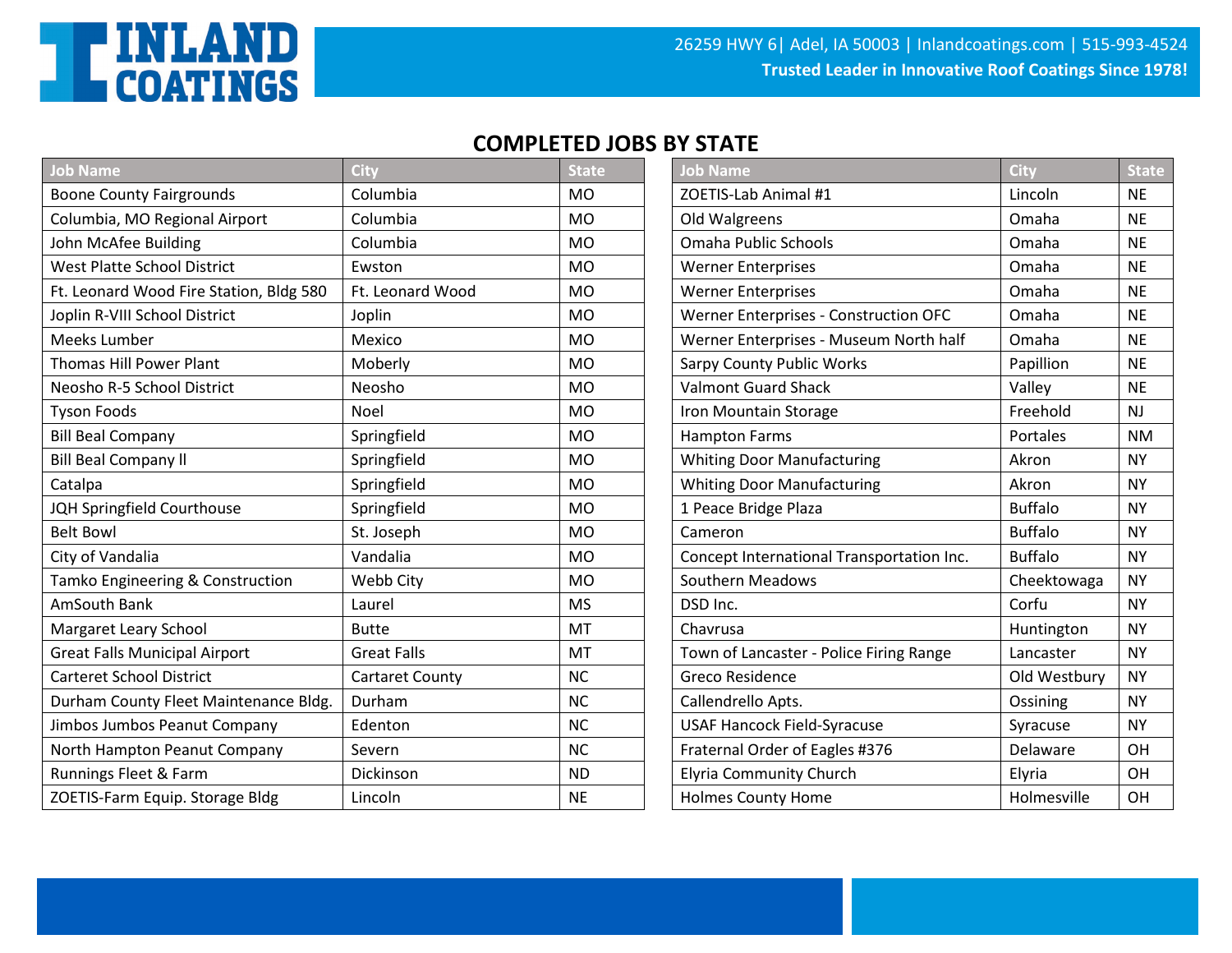

| Job Name                                      | <b>City</b>         | <b>State</b> | <b>Job Name</b>                               | City               | <b>State</b> |
|-----------------------------------------------|---------------------|--------------|-----------------------------------------------|--------------------|--------------|
| Kent State University                         | Kent                | OH           | Harcum College/Dental Clinic Bldg             | <b>Bryn Mawr</b>   | PA           |
| <b>Family Dollar General</b>                  | Mansfield           | OH           | Design Alloys                                 | Johnstown          | PA           |
| <b>Remington Steel</b>                        | Springfield         | OH           | <b>Locust Point Condominiums</b>              | Philadelphia       | PA           |
| <b>Cadle Companies</b>                        | <b>Newton Falls</b> | OH           | <b>Waverly Management</b>                     | Philadelphia       | PA           |
| <b>C&amp;H Power Company</b>                  | <b>Bartlesville</b> | OK           | <b>Daniel Island Club</b>                     | Daniel Island      | <b>SC</b>    |
| Pratt-Whitney                                 | Claremore           | OK           | 3M                                            | Greenville         | SC           |
| <b>C&amp;H Power Company</b>                  | Dewey               | OK           | Michelin                                      | Greenville         | <b>SC</b>    |
| <b>Whitlock Juice Packaging</b>               | Ft. Gibson          | OK           | Runnings Fleet & Farm                         | Pierre             | SD           |
| <b>OG&amp;E North District Service Center</b> | Norman              | OK           | <b>Empire Mall</b>                            | <b>Sioux Falls</b> | SD           |
| OG&E General Svcs. Center Bldg B.             | Oklahoma City       | OK           | <b>Hamilton County Court House</b>            | Chattanooga        | <b>TN</b>    |
| <b>OG&amp;E North District Service Center</b> | Oklahoma City       | OK           | Bi County Landfill                            | Clarksville        | <b>TN</b>    |
| Agri-Nutrients                                | Port of Catoosa     | OK           | Harpeth Ford                                  | Franklin           | <b>TN</b>    |
| Lone Star Cement                              | Pryor               | OK           | <b>Southeast Business Park</b>                | Franklin           | <b>TN</b>    |
| National Gypsum Company                       | Pryor               | OK           | <b>TVA</b>                                    | Hartsville         | <b>TN</b>    |
| Protein Technologies / Solae                  | Pryor               | OK           | Tennessee National Guard, Hohenwald<br>Campus | Hohenwald          | <b>TN</b>    |
| <b>Webco Industries</b>                       | <b>Sand Springs</b> | OK           | The Band Hall                                 | Lebanon            | <b>TN</b>    |
| Allen Bowden School                           | Sapulpa             | OK           | <b>Public Storage</b>                         | Memphis            | <b>TN</b>    |
| <b>American Airlines</b>                      | Tulsa               | OK           | <b>Security Signal</b>                        | Memphis            | <b>TN</b>    |
| <b>Crane Carriers</b>                         | Tulsa               | OK           | Union Avenue Methodist Church                 | Memphis            | <b>TN</b>    |
| <b>KCI Compressors</b>                        | Tulsa               | OK           | Old Fort Academy                              | Murfreesboro       | TN           |
| Laster Castor Corporation                     | Tulsa               | OK           | Great Oaks/DBA Storaway                       | Nashville          | <b>TN</b>    |
| <b>Oral Roberts University</b>                | Tulsa               | OK           | Tennessee National Guard, Smyrna Campus       | Smyrna             | <b>TN</b>    |
| Sun Oil                                       | Tulsa               | OK           | Agrana Fruit                                  | Springfield        | <b>TN</b>    |
| Portland Oregon School District               | Portland            | OR           | Tennessee National Guard, Trenton Campus      | Trenton            | <b>TN</b>    |
| Salem School District                         | Salem               | <b>OR</b>    | Abilene State Supported Living                | Abilene            | <b>TX</b>    |
| <b>Cadel Properties</b>                       | Bridgeport          | PA           | Texax Health & Human Services                 | Abilene            | <b>TX</b>    |

| <b>Job Name</b>                               | <b>City</b>        | <b>State</b> |
|-----------------------------------------------|--------------------|--------------|
| Harcum College/Dental Clinic Bldg             | <b>Bryn Mawr</b>   | PA           |
| Design Alloys                                 | Johnstown          | PA           |
| <b>Locust Point Condominiums</b>              | Philadelphia       | PA           |
| <b>Waverly Management</b>                     | Philadelphia       | PA           |
| Daniel Island Club                            | Daniel Island      | SC           |
| 3M                                            | Greenville         | SC           |
| Michelin                                      | Greenville         | <b>SC</b>    |
| Runnings Fleet & Farm                         | Pierre             | <b>SD</b>    |
| <b>Empire Mall</b>                            | <b>Sioux Falls</b> | <b>SD</b>    |
| <b>Hamilton County Court House</b>            | Chattanooga        | <b>TN</b>    |
| <b>Bi County Landfill</b>                     | Clarksville        | <b>TN</b>    |
| Harpeth Ford                                  | Franklin           | <b>TN</b>    |
| <b>Southeast Business Park</b>                | Franklin           | <b>TN</b>    |
| <b>TVA</b>                                    | Hartsville         | <b>TN</b>    |
| Tennessee National Guard, Hohenwald<br>Campus | Hohenwald          | <b>TN</b>    |
| The Band Hall                                 | Lebanon            | <b>TN</b>    |
| <b>Public Storage</b>                         | Memphis            | <b>TN</b>    |
| <b>Security Signal</b>                        | Memphis            | <b>TN</b>    |
| Union Avenue Methodist Church                 | Memphis            | <b>TN</b>    |
| Old Fort Academy                              | Murfreesboro       | <b>TN</b>    |
| Great Oaks/DBA Storaway                       | Nashville          | <b>TN</b>    |
| Tennessee National Guard, Smyrna Campus       | Smyrna             | <b>TN</b>    |
| Agrana Fruit                                  | Springfield        | <b>TN</b>    |
| Tennessee National Guard, Trenton Campus      | Trenton            | <b>TN</b>    |
| Abilene State Supported Living                | Abilene            | <b>TX</b>    |
| <b>Texax Health &amp; Human Services</b>      | Abilene            | <b>TX</b>    |